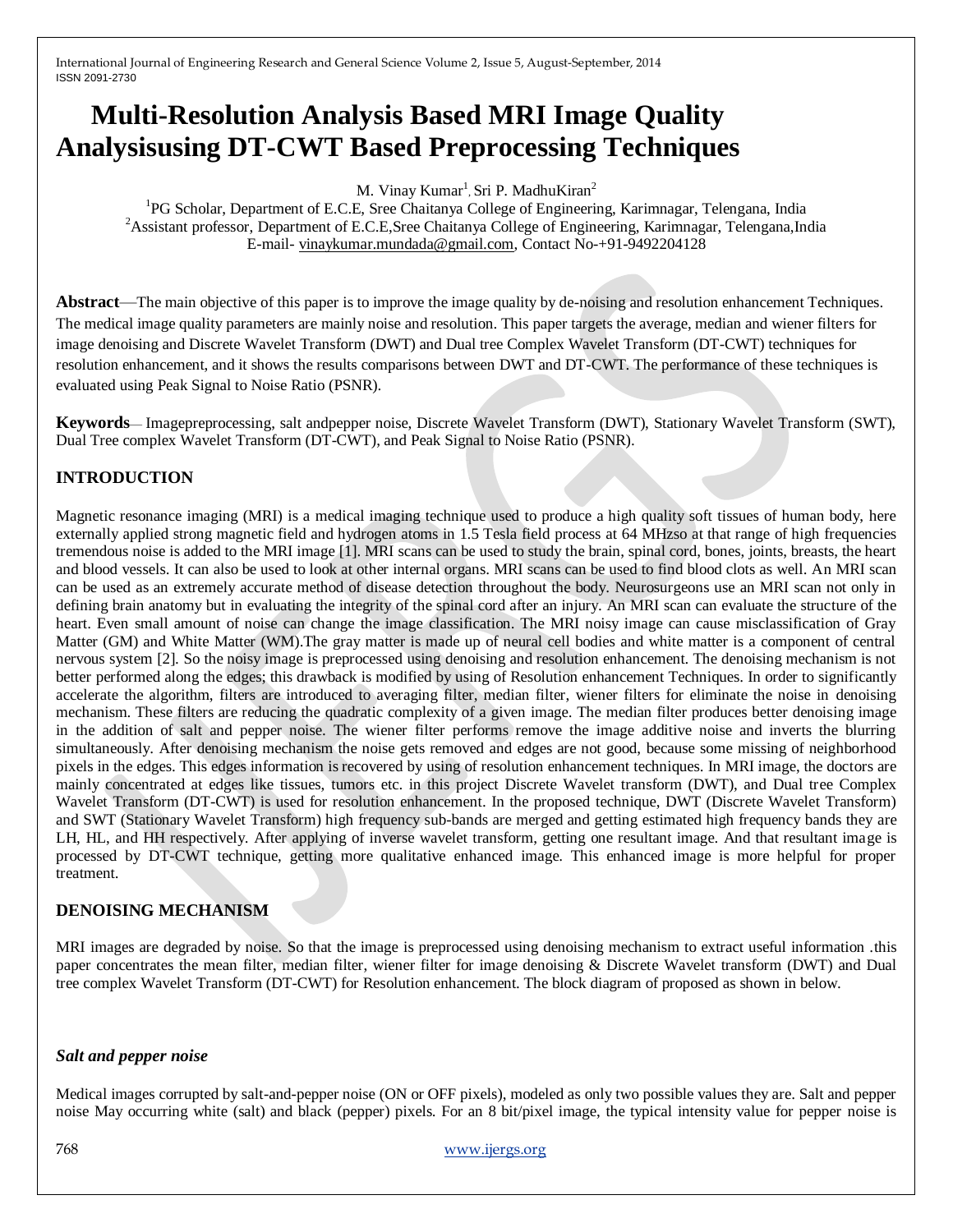close to zero and for salt noise is close to 256. The noise density term usually quantifies the number of salt and pepper noise in a picture. A complete noise density of ND in an M x N image means ND x M x N pixels contain noise .the whole noise density is

 $ND = ND1 + ND2(1)$ 

Here ND1 and ND2 are salt and pepper noise densities respectively.



Fig.1. Overview of proposed work

### *Average filter*

Filtering is a part of image enhancement .the Mean filter or average filter is a simplest linear filter used as smoothing image applications. Average filter is used to reduce the noise and intensity variation from one pixel to another. The average filter works by moving through the image pixel by pixel, replacing each value with the average value of neighboring pixels.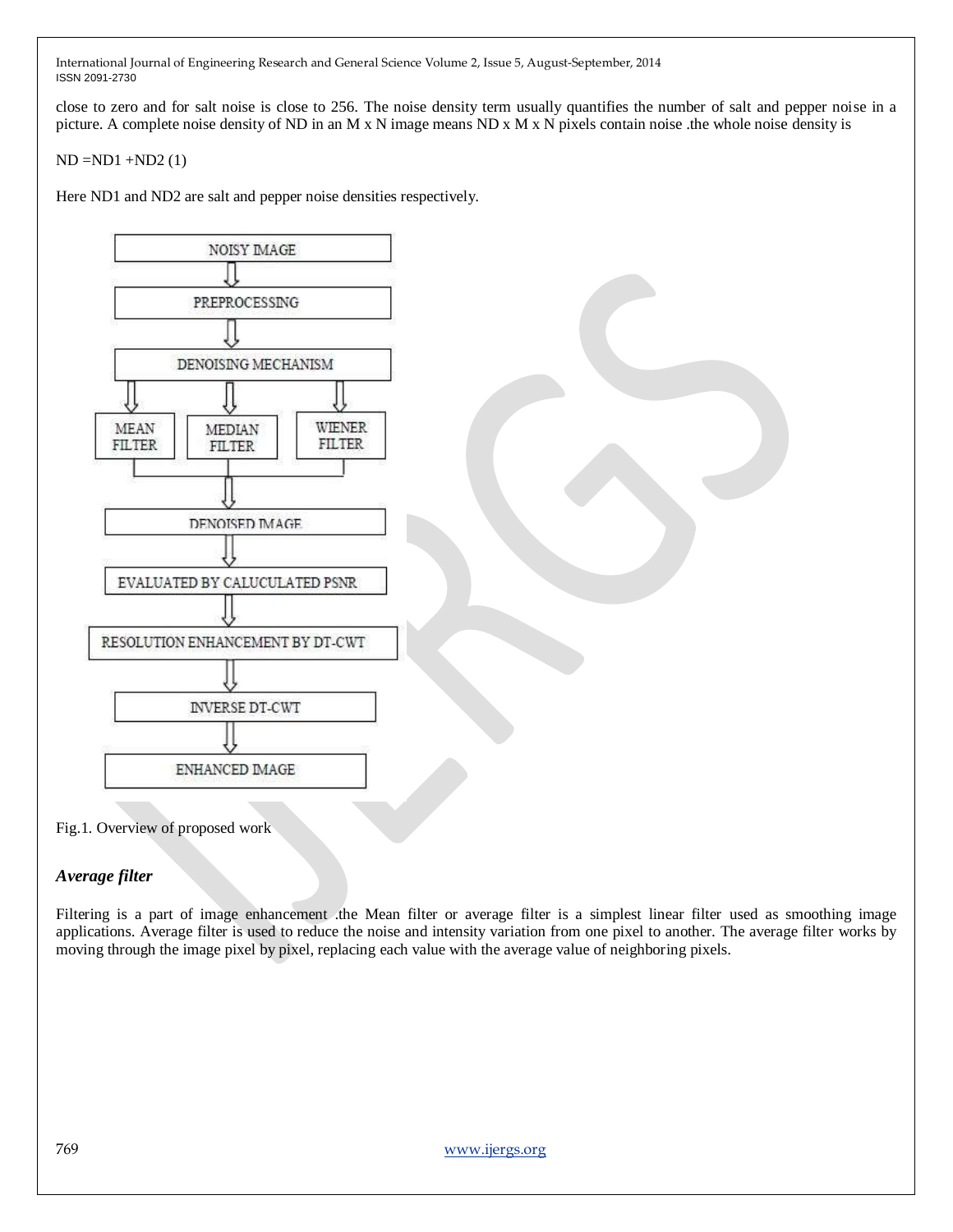

Fig.2. Functionality behind the averaging filter

$$
\mathbf{h}[\mathbf{i}, \mathbf{j}] = \frac{1}{M} \sum_{(\mathbf{k}, \mathbf{1}) \in \mathbf{N}} \mathbf{f}(\mathbf{k}, \mathbf{I})
$$
 (2)

Where M is total number of pixels in the neighborhood N and k  $I=1,2...$  For example 3x3 neighborhood about [i,j] yields:

$$
h[i,j] = \frac{1}{9} \sum_{k=i-1}^{i+1} \sum_{j=i-1}^{i+1} f(k,I) \tag{3}
$$

## *Median Filter*

Median filtering is a nonlinear operation, is used to remove the noise from given Images. It is widely used as effective noise reduction and preserving the edges. Medical images typically contain salt and pepper noise. Median filter was performed by simply applying of 3x3 window method over the image [3, 4]. The arrangement of neighbors is called the window technique. Median is calculated by first arranging all the pixel values from the Window into numerical order, and then exchanging the center pixel with median value. Note that if window has an odd number of entries, and then the median is easier to define. There is more than one possible median, for even number of entries. Fig shows the working principle of median filter



Fig3.Working principleof median filter

## *Wiener filter*

770 [www.ijergs.org](http://www.ijergs.org/) Wiener filter is a class of linear optimum filter which involves linear estimation of desired image. It removes the additional noise in corrupted image and reverses blurring at the same time. The linear filter is most advantageous in terms of mean square error i.e.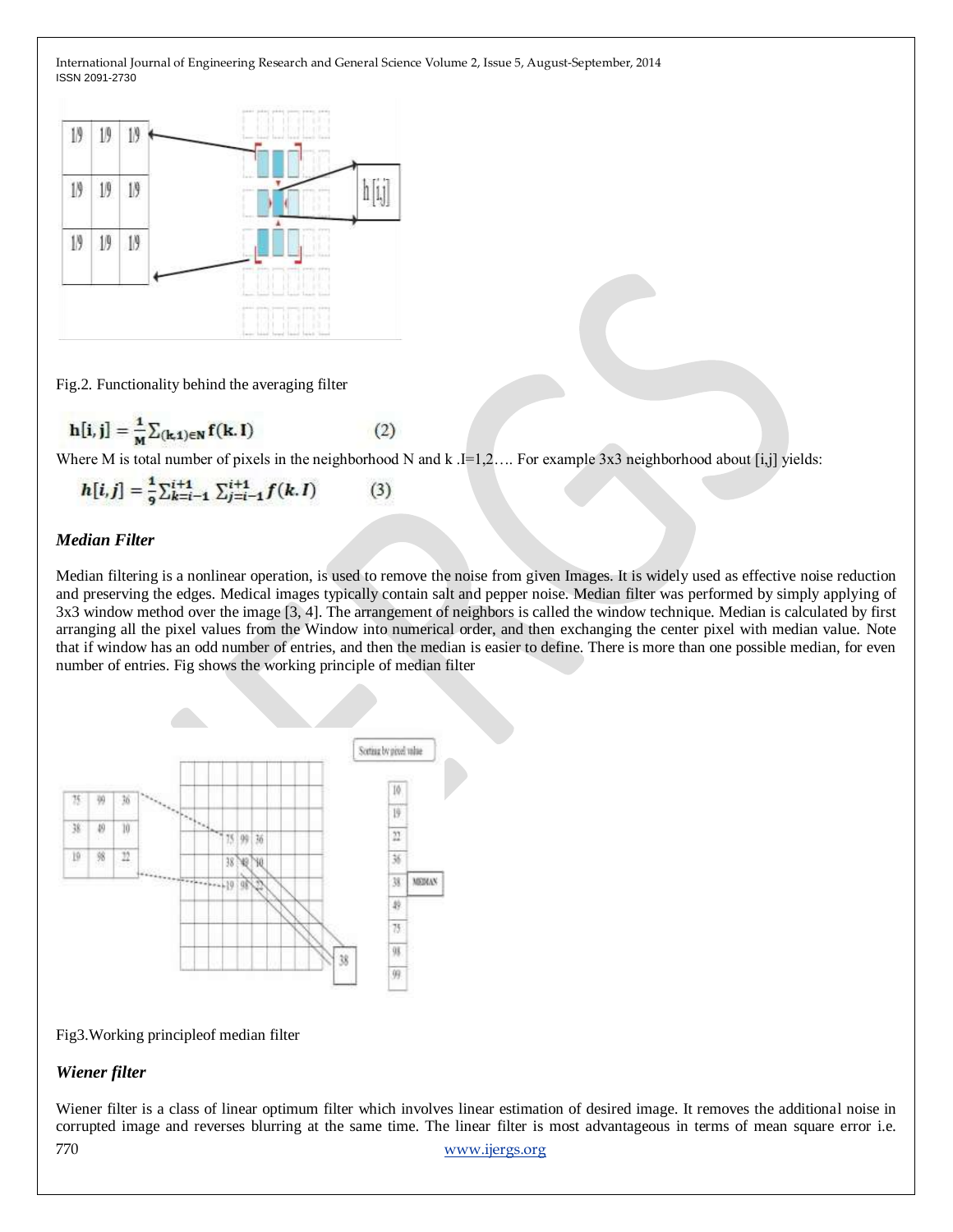Tradeoff between image recovery and noise suppression. This filter is effective at image de-blurring and noise suppression [4]. Wiener filter is followed by these characteristics

- a) Image and noise with known spectral characteristics
- b) Filter must be causal
- c) Performance criterion based on minimum mean square error(MMSE)

In this project wiener filter performs image denoising and quality is analyzed using peak signal to noise ratio (PSNR).

## **RESOLUTION ENHANCEMENT**

Resolution is referred to be an important factor of a medical image processing. These Images are being preprocessed in order to obtain more enhanced resolution. Interpolation is one of the mostly referred techniques for image resolution enhancement [6]. Initially the image is preprocessed using denoising, it results noise reduction and loss of quality at the image edges. So resolution enhancement technique is used to preserve the edges and contour information of a filtered image.

Resolution is the measurement of quality of a denoised image. In order to enhance the resolution of an image an improved Discrete Wavelet Transform (DWT) and Dual Tree complex Wavelet Transform (DT-CWT) is used in this project. The performance of resolution enhancement is measured using Peak Signal to Noise Ratio (PSNR).

### *Discrete Wavelet Transform*

Wavelets are playing an important role in many image processing applications. It is used to examine an image into the different frequency components at different resolution scales (i.e. multi-resolution). Any wavelet-based image processing approach has the following steps. Calculate the 2D-DWT of an image, alter the transform coefficients (i.e. sub-bands), and calculate the inverse transform [7, 9, 10]. In this technique interpolation based DWT is used to preserve high frequency component. DWT decomposes the input image into four sub-bands that are low-low (LL), low-high (LH), high-low (HL), and high-high (HH). After decomposition of input image, interpolation is applied on these four sub-bands. The interpolation technique is used to increase the number pixels in an image.



Fig.4 Block diagram of Discrete Wavelet transform

Inverse Discrete Wavelet Transform (IDWT) is a process by which components can be accumulated back into the original image to get without loss of information is called reconstruction. It reconstructs an image from the approximation and detail coefficients extracted from decomposition. The performance of denoised and enhanced image is evaluated by calculating PSNR value.

### *PROPOSED METHOD*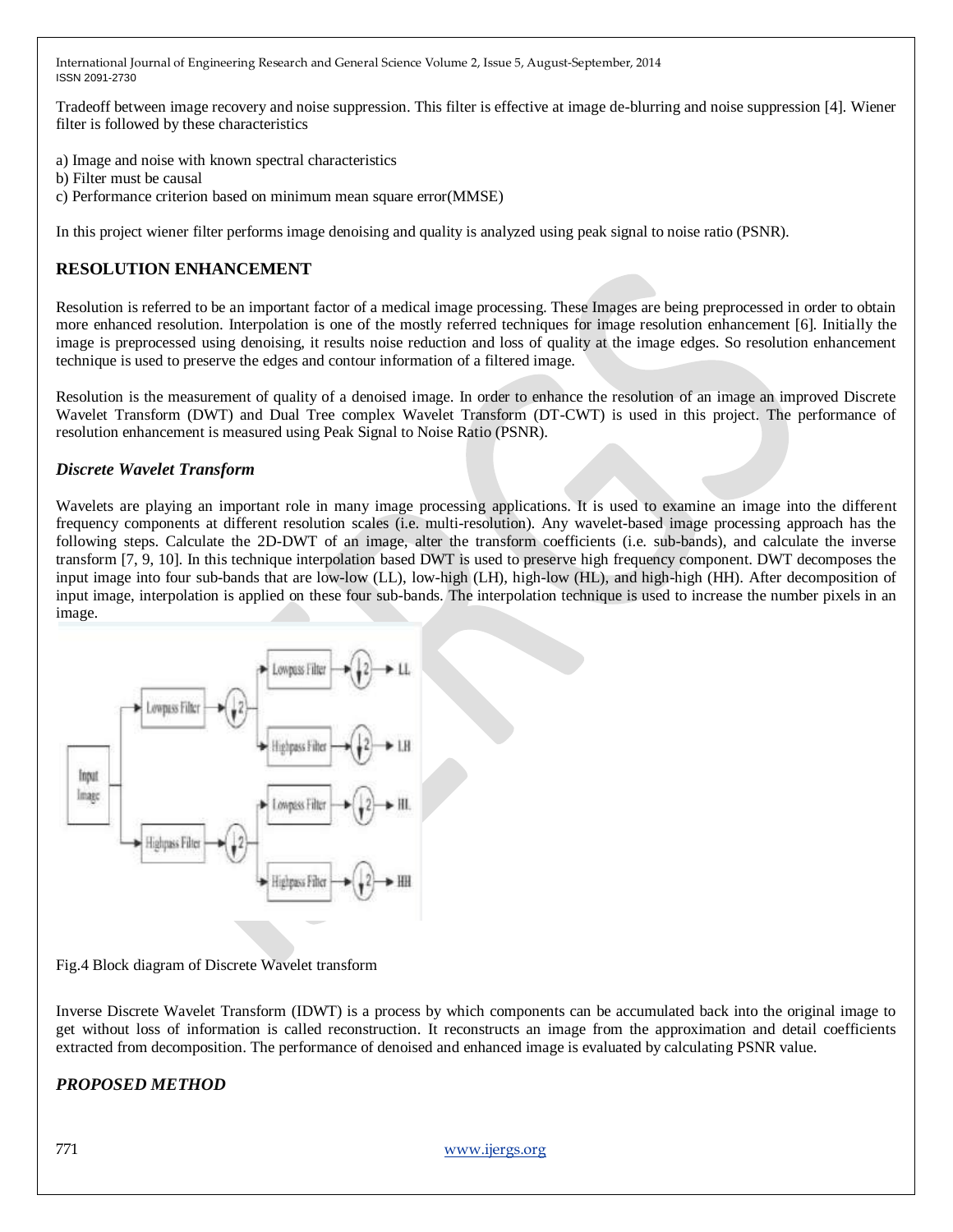In the proposed method finally Dual tree complex Wavelet Transform (DT-CWT) is used for image enhancement. In this method the interpolated DWT and SWT, high frequency sub-bands (LH, HL, and HH) are merged, and estimated new sub-bands (LH, HL, HH). After applying of inverse wavelet transform we get a resultant image [6]. Here the DWT and SWT high frequency sub-bands are same size.

In discrete wavelet transform (DWT) there is a deficiency of translation-invariance. Stationary wavelet transform (SWT) is a wavelet transform algorithm procedure designed to overcome the deficiency of translation-invariance of thediscrete wavelet transform (DWT) . Translation invariance is achieved by removing of down samplers and up samplers in the DWT



Fig.5 Block diagram of proposed work

In the proposed technique, the resultant image has applied Dual Tree Complex Wavelet Transform (DT-CWT). In this method DT-CWT image is divided in to real part and imaginary part, and in this proposed technique those real & imaginary parts are merged [10]. After applying of inverse DT-CWT we get quality enhanced image. The enhanced MRI image quality is analyzed, based on peak signal to noise ratio (PSNR).

## **QUALITY ANALYSIS**

The quality of the pre-processed images is analyzed using Peak Signal to Noise Ratio (PSNR). It is defined as the ratio between the utmost possible powers of an image to the power of corrupting noise measure of the peak error. Peak signal-to-noise ratio is measured in decibels between two images. To compute PSNR using following equation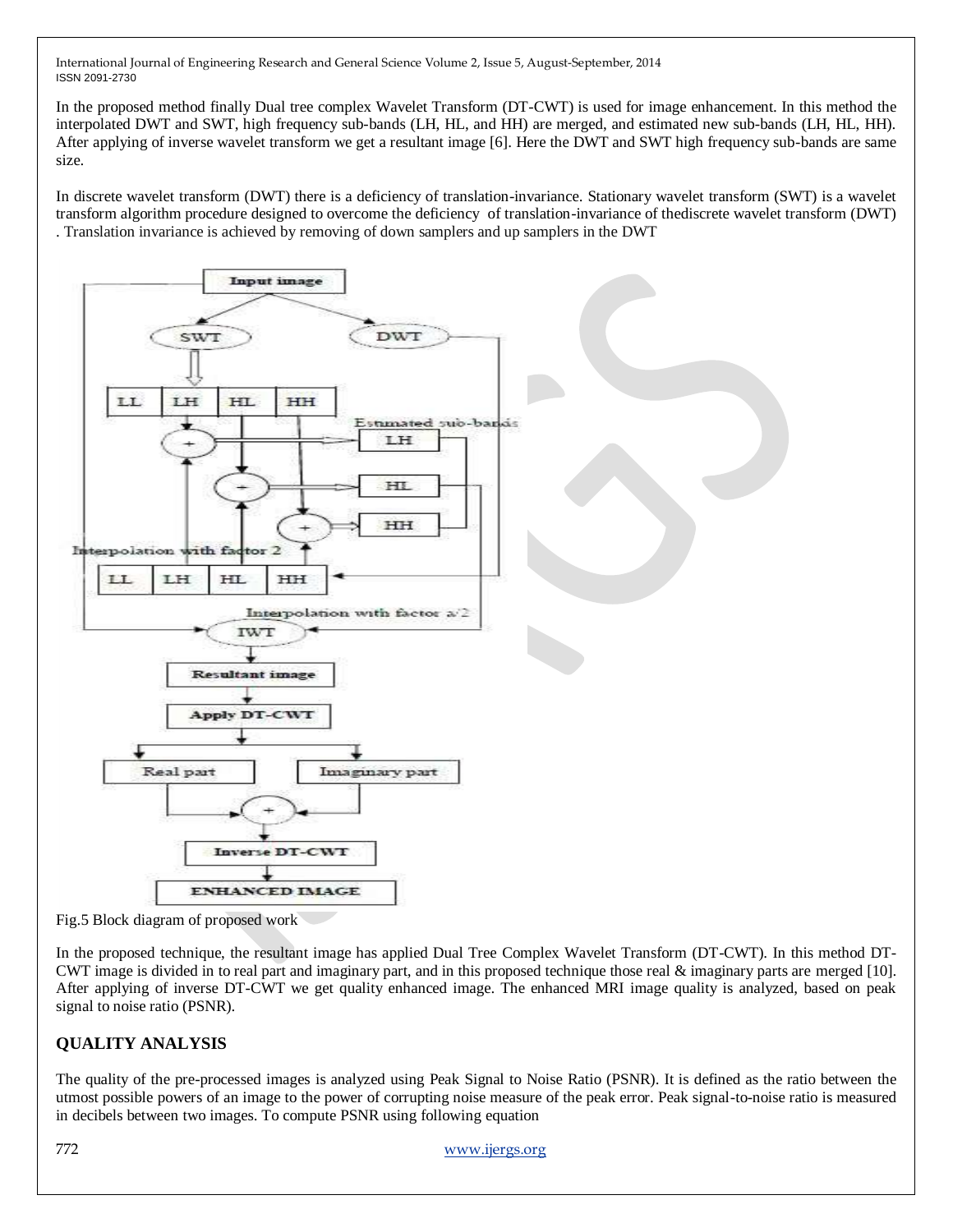$$
PSNR = 10 \log_{10} \left( \frac{R^2}{MSE} \right) \tag{4}
$$

Here Mean Square Error (MSE) is the cumulative squared error between the denoised and the original image. R is the maximum fluctuation in the input image. To compute MSE following equation

$$
MSE = \frac{\sum_{M,N} [I_{1(m,n)} - I_{2(m,n)}]^{2}}{M*N}
$$
(5)

Where I<sub>1</sub> (m,n)denotes original image, I<sub>2</sub> (m,n)denotes denoised image and M and N are the number of rows and columns in the input images. Logically, if the PSNR is higher it gives the better quality of the reconstructed image.

#### **EXPERIMENTAL RESULTS**

The noisy image is taken as the input image and denoising is performed using average, median and wiener filter. Fig.6 and Fig.7 shows input image and denoised images and Table.1 shows performance of denoised image.

Original Image Noisy Image



Fig.6 Original and Noisy image



Fig.7. Denoised Images a) Averaging Filter b) Median Filtering c) Wiener Filter

## TABLE I . PSNR VALUES OF THE DENOISED IMAGE

| <b>DENOISING MECHANISM</b> |             |
|----------------------------|-------------|
| <b>FILTER</b>              | $PSNR$ (dB) |
| a) Averaging Filter        | 50.5393     |
| b)Median Filter            | 60.3634     |
| c)Weiner Filter            | 88.0153     |

Original image Enhanced image using DWT

773 [www.ijergs.org](http://www.ijergs.org/)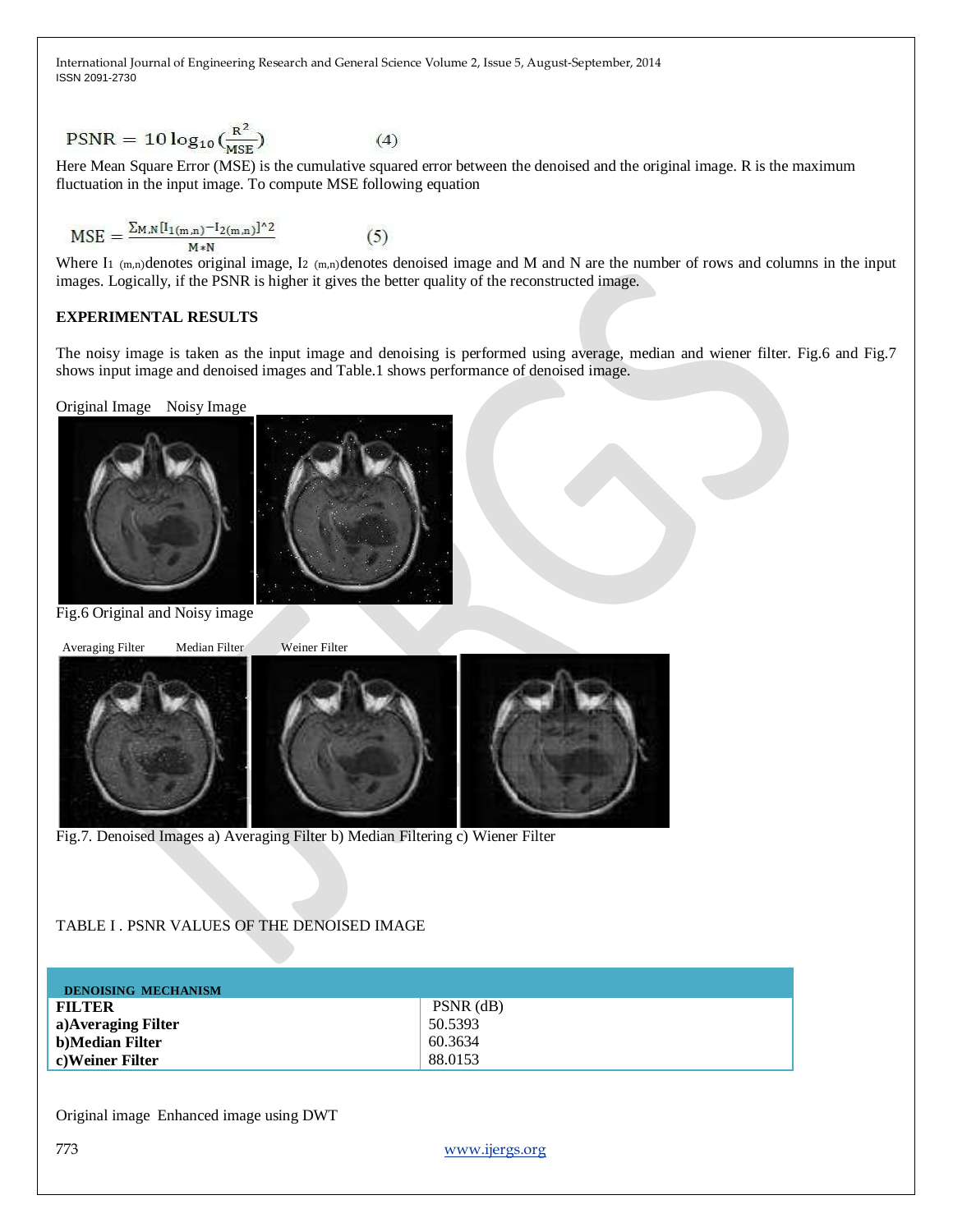

Fig.8 Original and Enhanced (DWT) image

Original imageEnhanced Image Using DT-CWT



Fig.9. Original and Enhanced (DT-CWT) image

TABLEII. COMPARISON OF ENHANCED IMAGE QUALITY METRICS USING DWT AND DT-CWT TECHNIQUES

| <b>RESOLUTION ENHANCEMENT</b>        |                        |             |            |       |  |
|--------------------------------------|------------------------|-------------|------------|-------|--|
| <b>METHOD</b>                        | <b>QUALITY METRICS</b> |             |            |       |  |
|                                      | PSNR(dB)               | <b>RMSE</b> | <b>MAE</b> | QI    |  |
|                                      | 57.3492                | 0.121       | 0.076      | 0.385 |  |
| <b>DWT</b><br><b>PROPOSED METHOD</b> | 61.1933                | 0.049       | 0.037      | 0.676 |  |

### **CONCLISION**

The MRI brain image is preprocessed by denoising and resolution enhancement. In denoising, the noise gets reduced better by Weiner filtering and the resolution of an image is enhanced by Dual Tree Complex Wavelet Transform (DT-CWT). The PSNR value of Dual Tree Complex Wavelet Transform is better than, compared to Discrete Wavelet Transform (DWT). While analyzing these techniques are essential for improving the qualitative performance of an image.

#### **REFERENCES**

[1]Alexandra Constantin, Ruzena Bajcsy, Berkeley Sarah, "Unsupervised Segmentation of Brain Tissue in Multivariate MRI," IEEE international conference on Biomedical imaging: from nano to Macro, pp. 89-92, April 2010.J.

[2]Subhranil Koley, Aurpan Majumder, "Brain MRI Segmentationfor Tumor Detection using Cohesion based Self Merging Algorithm‖, Communication Software and Networks –ICCSN, pp. 781-785, May 2011.